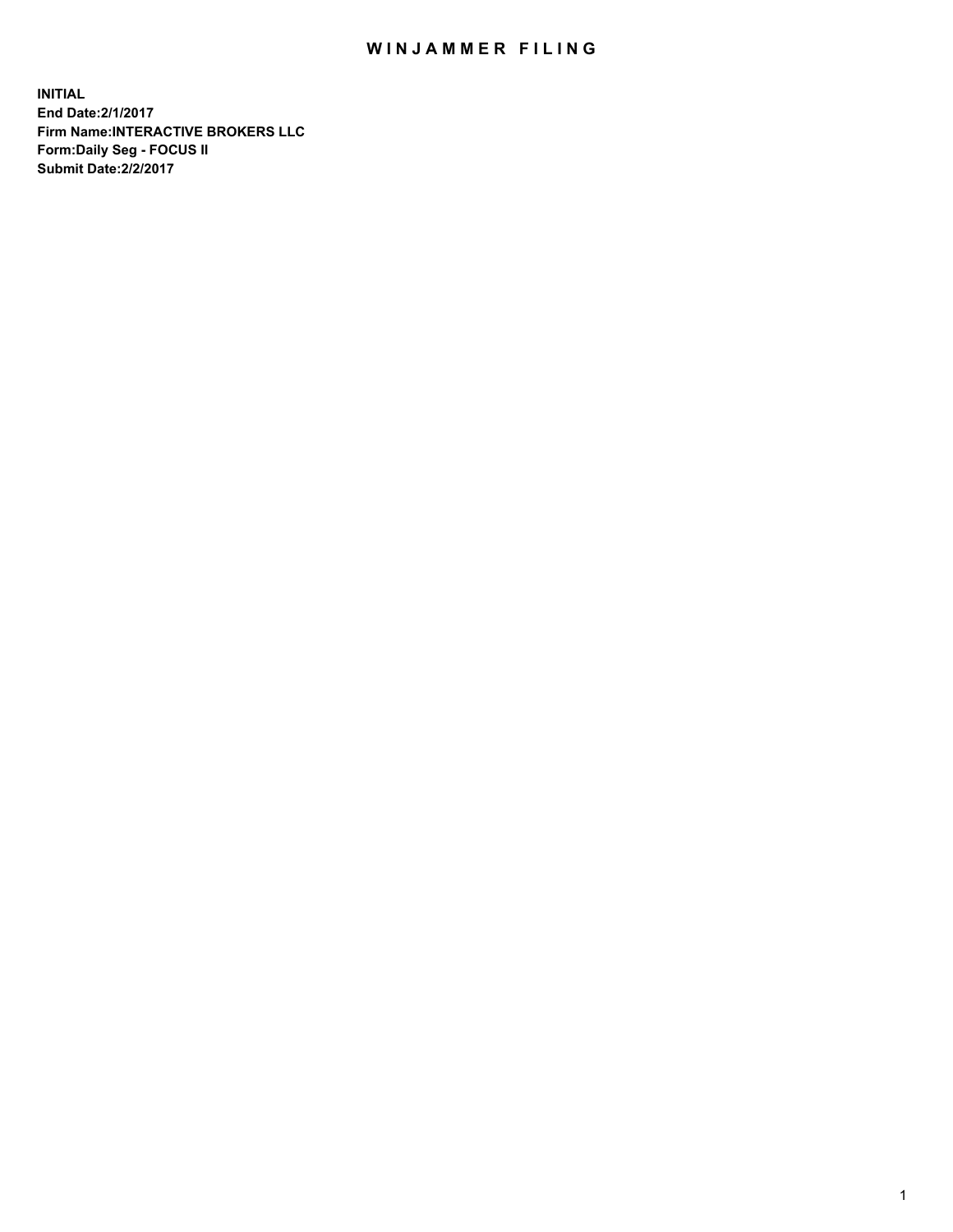## **INITIAL End Date:2/1/2017 Firm Name:INTERACTIVE BROKERS LLC Form:Daily Seg - FOCUS II Submit Date:2/2/2017 Daily Segregation - Cover Page**

| Name of Company<br><b>Contact Name</b><br><b>Contact Phone Number</b><br><b>Contact Email Address</b>                                                                                                                                                                                                                          | <b>INTERACTIVE BROKERS LLC</b><br>James Menicucci<br>203-618-8085<br>jmenicucci@interactivebrokers.c<br>om |
|--------------------------------------------------------------------------------------------------------------------------------------------------------------------------------------------------------------------------------------------------------------------------------------------------------------------------------|------------------------------------------------------------------------------------------------------------|
| FCM's Customer Segregated Funds Residual Interest Target (choose one):<br>a. Minimum dollar amount: ; or<br>b. Minimum percentage of customer segregated funds required:%; or<br>c. Dollar amount range between: and; or<br>d. Percentage range of customer segregated funds required between:% and%.                          | $\overline{\mathbf{0}}$<br>$\overline{\mathbf{0}}$<br>155,000,000 245,000,000<br>00                        |
| FCM's Customer Secured Amount Funds Residual Interest Target (choose one):<br>a. Minimum dollar amount: ; or<br>b. Minimum percentage of customer secured funds required:%; or<br>c. Dollar amount range between: and; or<br>d. Percentage range of customer secured funds required between: % and %.                          | $\overline{\mathbf{0}}$<br>0<br>80,000,000 120,000,000<br>00                                               |
| FCM's Cleared Swaps Customer Collateral Residual Interest Target (choose one):<br>a. Minimum dollar amount: ; or<br>b. Minimum percentage of cleared swaps customer collateral required:% ; or<br>c. Dollar amount range between: and; or<br>d. Percentage range of cleared swaps customer collateral required between:% and%. | $\overline{\mathbf{0}}$<br>$\underline{\mathbf{0}}$<br>0 <sub>0</sub><br>0 <sub>0</sub>                    |

Attach supporting documents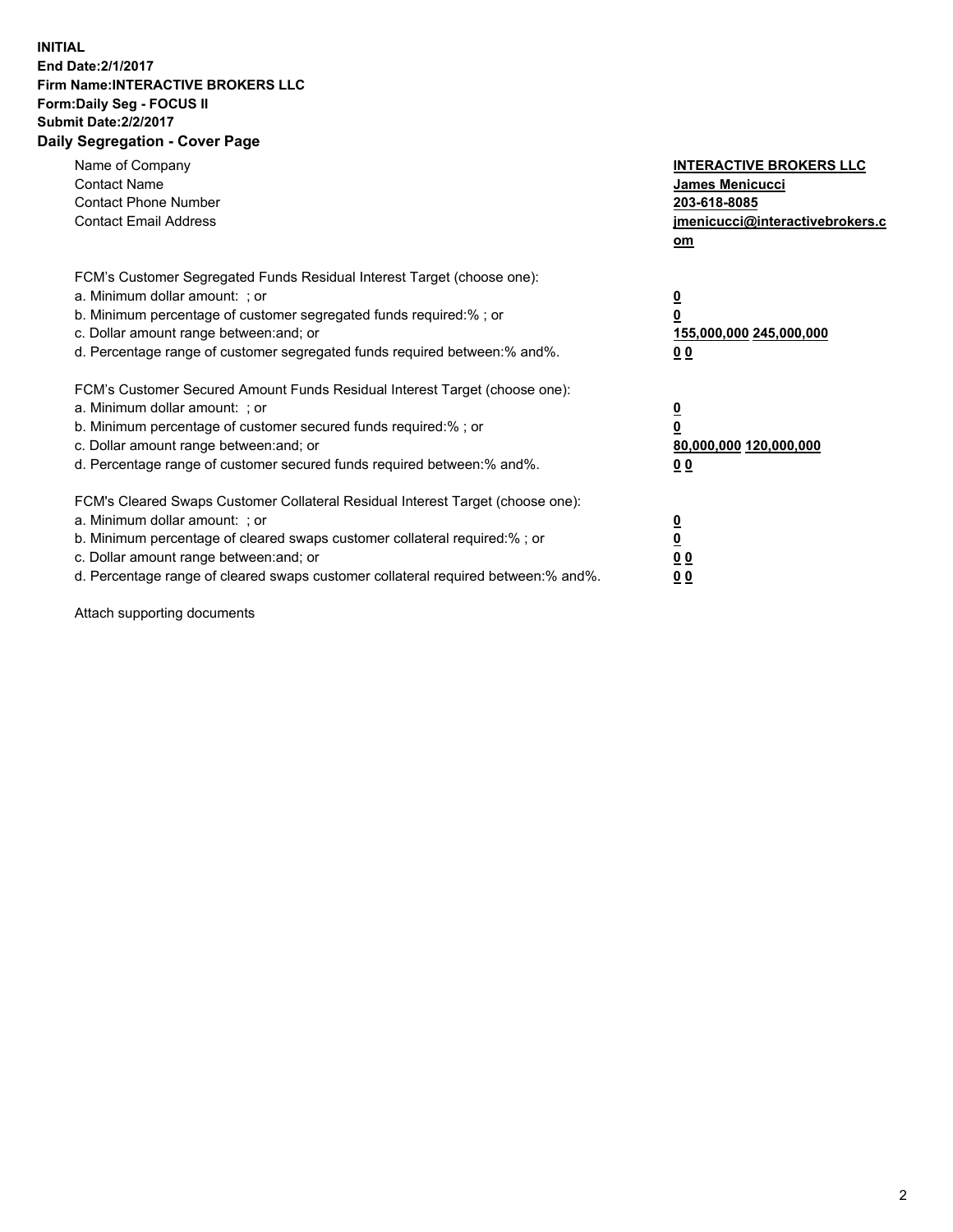## **INITIAL End Date:2/1/2017 Firm Name:INTERACTIVE BROKERS LLC Form:Daily Seg - FOCUS II Submit Date:2/2/2017 Daily Segregation - Secured Amounts**

|     | Foreign Futures and Foreign Options Secured Amounts                                         |                                  |
|-----|---------------------------------------------------------------------------------------------|----------------------------------|
|     | Amount required to be set aside pursuant to law, rule or regulation of a foreign            | $0$ [7305]                       |
|     | government or a rule of a self-regulatory organization authorized thereunder                |                                  |
| 1.  | Net ledger balance - Foreign Futures and Foreign Option Trading - All Customers             |                                  |
|     | A. Cash                                                                                     | 337,668,226 [7315]               |
|     | B. Securities (at market)                                                                   | $0$ [7317]                       |
| 2.  | Net unrealized profit (loss) in open futures contracts traded on a foreign board of trade   | 20,441,644 [7325]                |
| 3.  | Exchange traded options                                                                     |                                  |
|     | a. Market value of open option contracts purchased on a foreign board of trade              | 253,374 [7335]                   |
|     | b. Market value of open contracts granted (sold) on a foreign board of trade                | $-25,515$ [7337]                 |
| 4.  | Net equity (deficit) (add lines 1. 2. and 3.)                                               | 358, 337, 729 [7345]             |
| 5.  | Account liquidating to a deficit and account with a debit balances - gross amount           | 61,967 [7351]                    |
|     | Less: amount offset by customer owned securities                                            | 0 [7352] 61,967 [7354]           |
| 6.  | Amount required to be set aside as the secured amount - Net Liquidating Equity              | 358,399,696 [7355]               |
|     | Method (add lines 4 and 5)                                                                  |                                  |
| 7.  | Greater of amount required to be set aside pursuant to foreign jurisdiction (above) or line | 358,399,696 [7360]               |
|     | 6.                                                                                          |                                  |
|     | FUNDS DEPOSITED IN SEPARATE REGULATION 30.7 ACCOUNTS                                        |                                  |
| 1.  | Cash in banks                                                                               |                                  |
|     | A. Banks located in the United States                                                       | $0$ [7500]                       |
|     | B. Other banks qualified under Regulation 30.7                                              | 0 [7520] 0 [7530]                |
| 2.  | Securities                                                                                  |                                  |
|     | A. In safekeeping with banks located in the United States                                   | 401,208,240 [7540]               |
|     | B. In safekeeping with other banks qualified under Regulation 30.7                          | 0 [7560] 401,208,240 [7570]      |
| 3.  | Equities with registered futures commission merchants                                       |                                  |
|     | A. Cash                                                                                     | $0$ [7580]                       |
|     | <b>B.</b> Securities                                                                        | $0$ [7590]                       |
|     | C. Unrealized gain (loss) on open futures contracts                                         | $0$ [7600]                       |
|     | D. Value of long option contracts                                                           | $0$ [7610]                       |
|     | E. Value of short option contracts                                                          | 0 [7615] 0 [7620]                |
| 4.  | Amounts held by clearing organizations of foreign boards of trade                           |                                  |
|     | A. Cash                                                                                     | $0$ [7640]                       |
|     | <b>B.</b> Securities                                                                        | $0$ [7650]                       |
|     | C. Amount due to (from) clearing organization - daily variation                             | $0$ [7660]                       |
|     | D. Value of long option contracts                                                           | $0$ [7670]                       |
|     | E. Value of short option contracts                                                          | 0 [7675] 0 [7680]                |
| 5.  | Amounts held by members of foreign boards of trade                                          |                                  |
|     | A. Cash                                                                                     | 76,685,804 [7700]                |
|     | <b>B.</b> Securities                                                                        | $0$ [7710]                       |
|     | C. Unrealized gain (loss) on open futures contracts                                         | 7,804,137 [7720]                 |
|     | D. Value of long option contracts                                                           | 253,374 [7730]                   |
|     | E. Value of short option contracts                                                          | -25,515 [7735] 84,717,800 [7740] |
| 6.  | Amounts with other depositories designated by a foreign board of trade                      | 0 [7760]                         |
| 7.  | Segregated funds on hand                                                                    | $0$ [7765]                       |
| 8.  | Total funds in separate section 30.7 accounts                                               | 485,926,040 [7770]               |
| 9.  | Excess (deficiency) Set Aside for Secured Amount (subtract line 7 Secured Statement         | 127,526,344 [7380]               |
|     | Page 1 from Line 8)                                                                         |                                  |
| 10. | Management Target Amount for Excess funds in separate section 30.7 accounts                 | 80,000,000 [7780]                |
| 11. | Excess (deficiency) funds in separate 30.7 accounts over (under) Management Target          | 47,526,344 [7785]                |
|     |                                                                                             |                                  |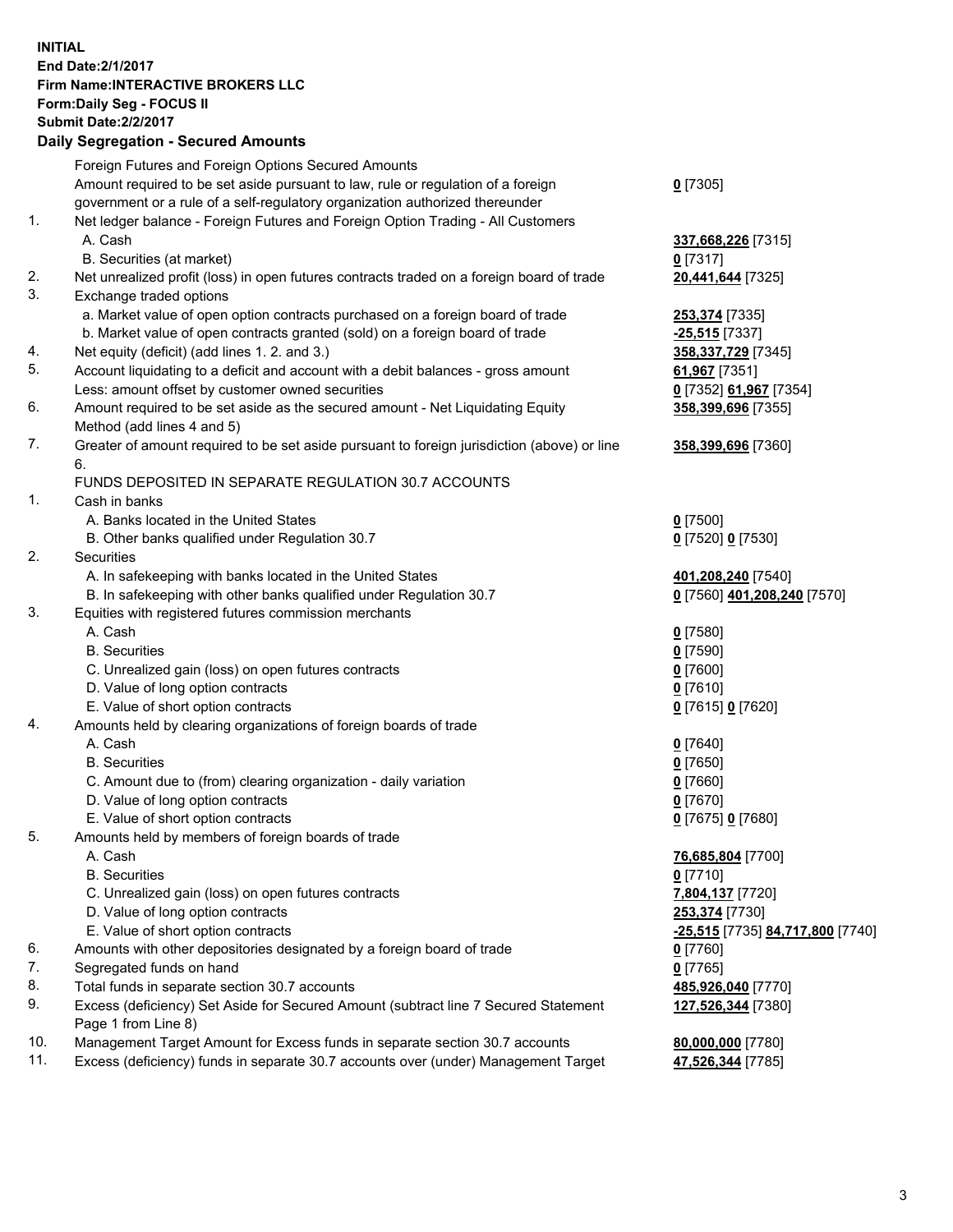**INITIAL End Date:2/1/2017 Firm Name:INTERACTIVE BROKERS LLC Form:Daily Seg - FOCUS II Submit Date:2/2/2017 Daily Segregation - Segregation Statement** SEGREGATION REQUIREMENTS(Section 4d(2) of the CEAct) 1. Net ledger balance A. Cash **3,241,409,820** [7010] B. Securities (at market) **0** [7020] 2. Net unrealized profit (loss) in open futures contracts traded on a contract market **-49,755,447** [7030] 3. Exchange traded options A. Add market value of open option contracts purchased on a contract market **107,792,420** [7032] B. Deduct market value of open option contracts granted (sold) on a contract market **-187,238,296** [7033] 4. Net equity (deficit) (add lines 1, 2 and 3) **3,112,208,497** [7040] 5. Accounts liquidating to a deficit and accounts with debit balances - gross amount **245,241** [7045] Less: amount offset by customer securities **0** [7047] **245,241** [7050] 6. Amount required to be segregated (add lines 4 and 5) **3,112,453,738** [7060] FUNDS IN SEGREGATED ACCOUNTS 7. Deposited in segregated funds bank accounts A. Cash **84,561,712** [7070] B. Securities representing investments of customers' funds (at market) **2,030,351,315** [7080] C. Securities held for particular customers or option customers in lieu of cash (at market) **0** [7090] 8. Margins on deposit with derivatives clearing organizations of contract markets A. Cash **18,555,180** [7100] B. Securities representing investments of customers' funds (at market) **1,301,215,773** [7110] C. Securities held for particular customers or option customers in lieu of cash (at market) **0** [7120] 9. Net settlement from (to) derivatives clearing organizations of contract markets **7,123,617** [7130] 10. Exchange traded options A. Value of open long option contracts **107,773,313** [7132] B. Value of open short option contracts **-187,223,114** [7133] 11. Net equities with other FCMs A. Net liquidating equity **0** [7140] B. Securities representing investments of customers' funds (at market) **0** [7160] C. Securities held for particular customers or option customers in lieu of cash (at market) **0** [7170] 12. Segregated funds on hand **0** [7150] 13. Total amount in segregation (add lines 7 through 12) **3,362,357,796** [7180] 14. Excess (deficiency) funds in segregation (subtract line 6 from line 13) **249,904,058** [7190] 15. Management Target Amount for Excess funds in segregation **155,000,000** [7194] **94,904,058** [7198]

16. Excess (deficiency) funds in segregation over (under) Management Target Amount Excess